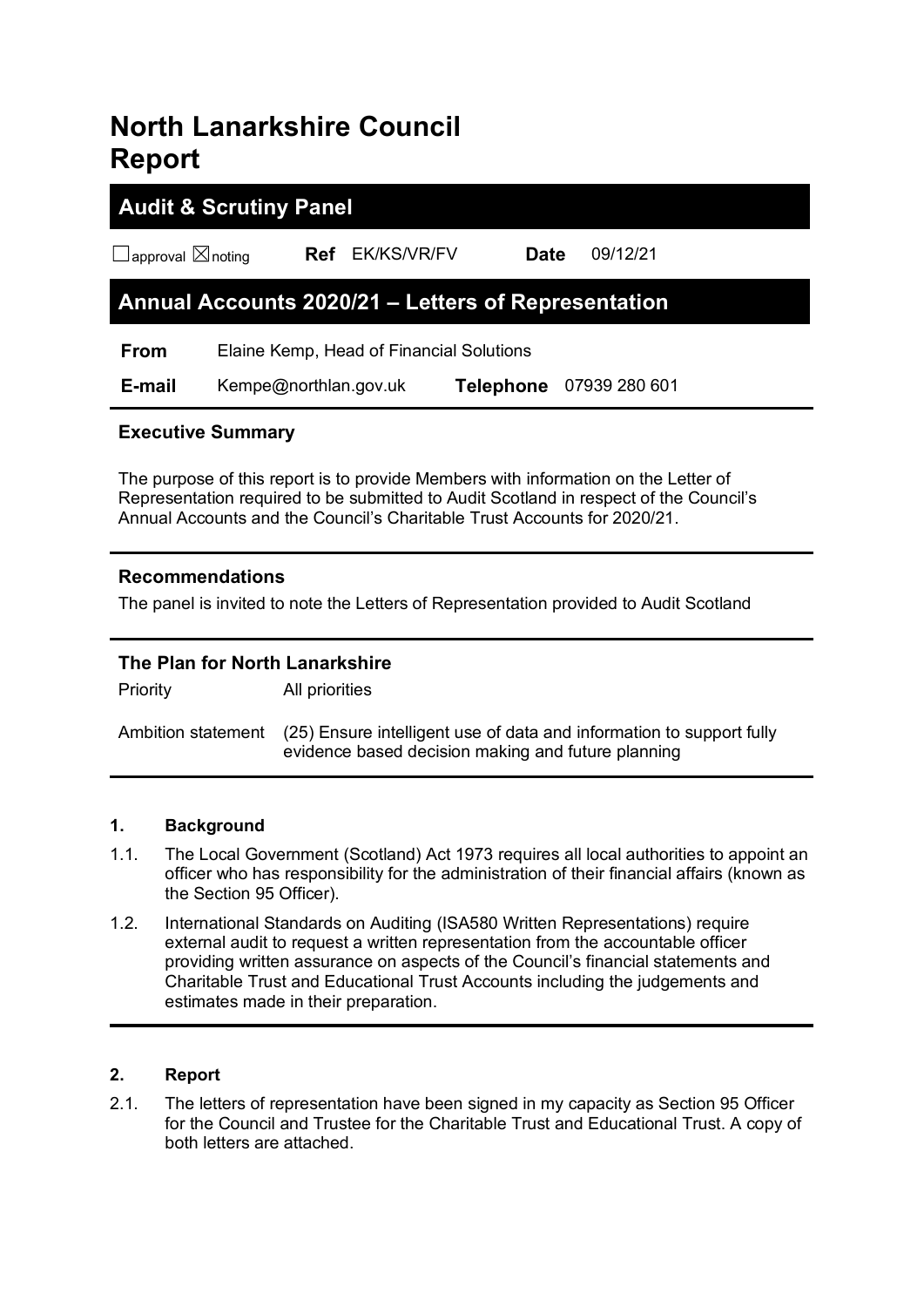- 2.2. As in previous years, the letters set out the representations of management and confirms that the accounts are free from material misstatement.
- 2.3. During the course of the audit, the external auditors have highlighted a number of misstatements within the Council's financial statements which have been adjusted for the audited accounts where material.
- 2.4. A list of items that have arisen relating to the Council's accounts and the Charitable Trust and Educational Trust accounts are contained within the External Audit Annual Audit Report which forms part of this meeting's agenda.

#### **3. Public Sector Equality Duty and Fairer Scotland Duty**

3.1. There is no specific Equality Impact Assessment required, and no specific impact in relation to Fairer Scotland.

#### **4. Impact**

#### **4.1. Financial impact**

There is no financial impact resulting from the contents of this report.

#### **4.2. HR policy / Legislative impact**

There is no HR, Policy or Legislative impact resulting from the contents of this report.

#### **4.3. Technology / Digital impact**

There is no technology or digital impact resulting from the contents of this report.

#### **4.4. Environmental impact**

There is no environmental impact resulting from the contents of this report.

#### **4.5. Communications impact**

There is no communications impact resulting from the contents of this report.

#### **4.6. Risk impact**

There is no risk impact resulting from the contents of this report.

#### **5. Measures of success**

N/A

#### **6. Supporting documents**

**Appendix 1** North Lanarkshire Council Letter of Representation **Appendix 2** Charitable Trusts and Educational Endowments Letter of Representation

Kenys

**Elaine Kemp Head of Financial Solutions**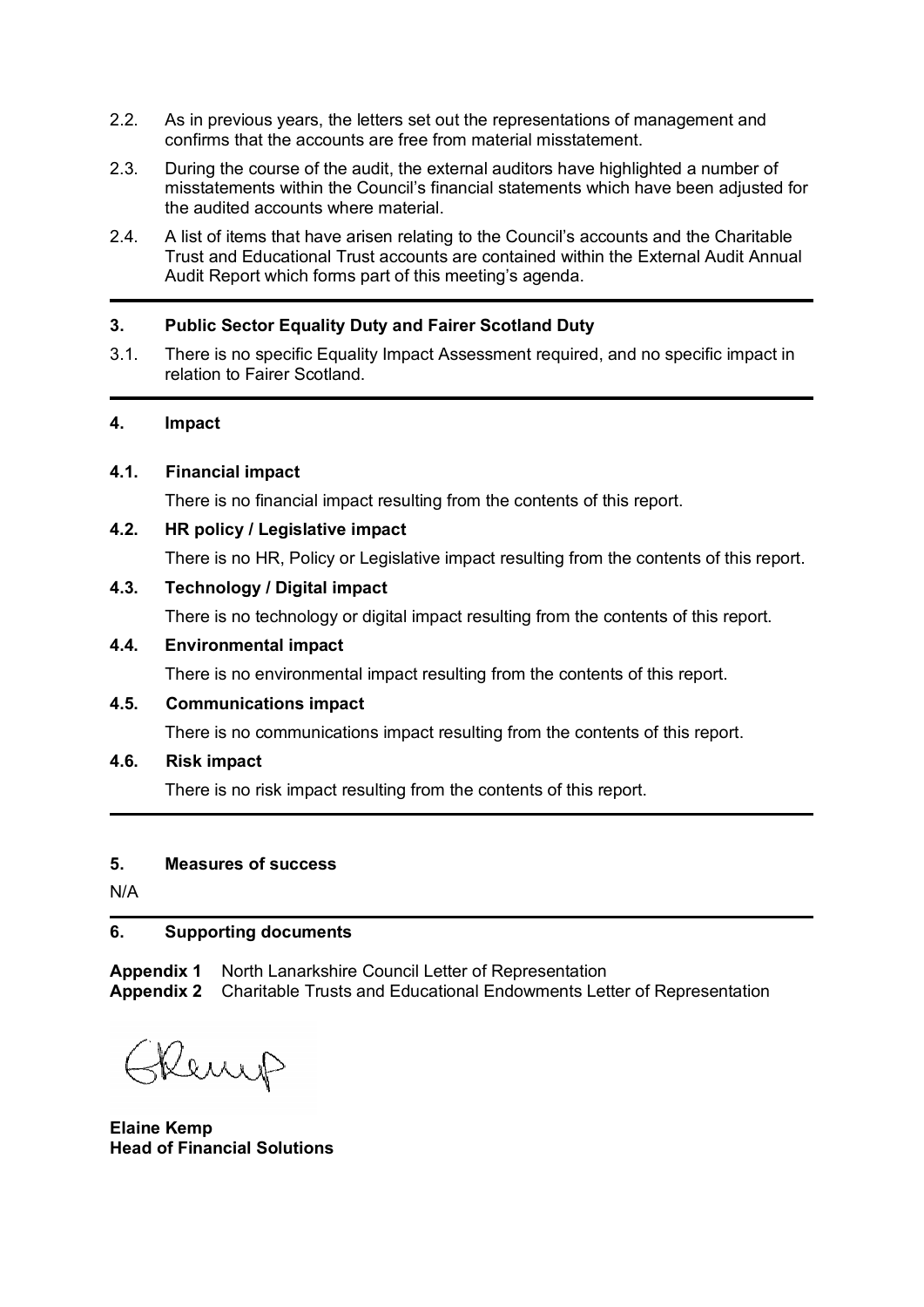Our Ref: EK/KS/VR/FC Your Ref:<br>Contact: Elaine Kemp Tel: 01698 302408<br>
F-mail: Kempe@north E-mail: Kempe@northlan.gov.uk<br>Date: 25 November 2021 25 November 2021

Brian Howarth Audit Scotland 4th Floor 102 West Port **Edinburgh** EH3 9DN

Chief Executive's Office Elaine Kemp Head of Financial Solutions Civic Centre **Motherwell** ML1 1AB www.northlanarkshire.gov.uk

IORTH

**Appendix 1**

COLINCIL

LANARKSHIRE

Dear Brian

#### **North Lanarkshire Council Annual report and accounts 2020/21**

1. This representation letter is provided about your audit of the annual accounts of North Lanarkshire Council for the year ended 31 March 2021 for the purpose of expressing an opinion as to whether the financial statements give a true and fair view in accordance with the financial reporting framework, and for expressing other opinions on the remuneration report, management commentary and annual governance statement.

2. I confirm to the best of my knowledge and belief and having made appropriate enquiries of the Chief Executive and Corporate Management Team, the following representations given to you in connection with your audit of North Lanarkshire Council's annual accounts for the year ended 31 March 2021.

#### **General**

3. North Lanarkshire Council and I have fulfilled our statutory responsibilities for the preparation of the 2020/21 annual accounts. All the accounting records, documentation and other matters which I am aware are relevant to the preparation of the annual accounts have been made available to you for the purposes of your audit. All transactions undertaken by North Lanarkshire Council have been recorded in the accounting records and are properly reflected in the financial statements.

#### **Financial Reporting Framework**

5. The annual accounts have been prepared in accordance with the Code of Practice on Local Authority Accounting in the United Kingdom 2020/21 (2020/21 accounting code), and in accordance with the requirements of the Local Government (Scotland) Act 1973, the Local Government in Scotland Act 2003 and The Local Authority Accounts (Scotland) Regulations 2014.



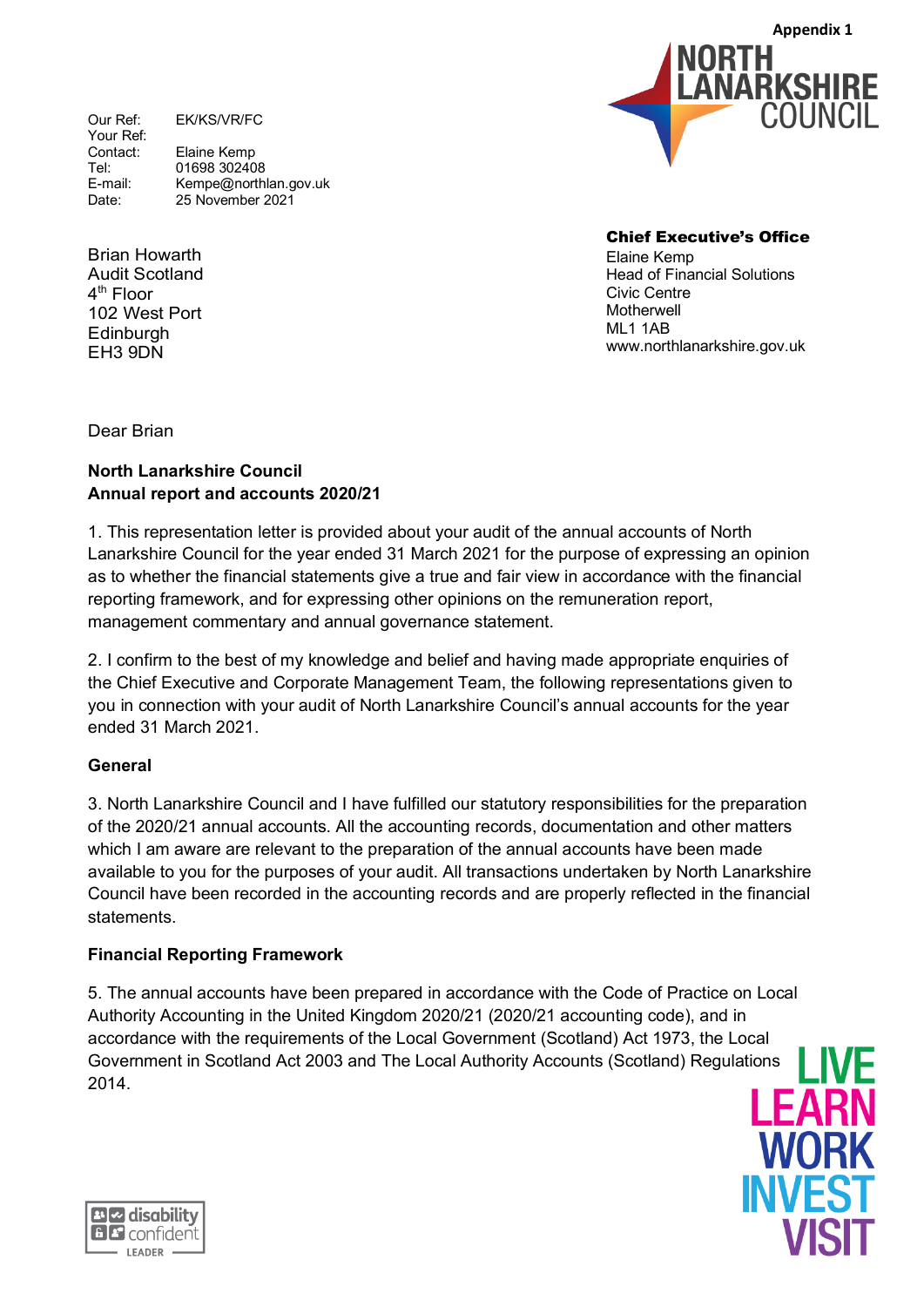6. In accordance with the 2014 regulations, I have ensured that the financial statements give a true and fair view of the financial position of the North Lanarkshire Council at 31 March 2021 and the transactions for 2020/21.

#### **Accounting Policies & Estimates**

7. All significant accounting policies applied are as shown in the notes to the financial statements. The accounting policies are determined by the 2020/21 accounting code where applicable. Where the code does not specifically apply I have used judgement in developing and applying an accounting policy that results in information that is relevant and reliable. All accounting policies applied are appropriate to North Lanarkshire Council's circumstances and have been consistently applied.

8. The significant assumptions used in making accounting estimates are reasonable and properly reflected in the financial statements. Judgements used in making estimates have been based on the latest available, reliable information. Estimates have been revised where there are changes in the circumstances on which the original estimate was based or as a result of new information or experience.

#### **Going Concern Basis of Accounting**

9. I have assessed North Lanarkshire Council's ability to continue to use the going concern basis of accounting and have concluded that it is appropriate. I am not aware of any material uncertainties that may cast significant doubt on North Lanarkshire Council's ability to continue as a going concern.

#### **Assets**

10. North Lanarkshire Council utilise a rolling programme of asset valuations and I have satisfied myself that the carrying amount of assets at 31 March 2021 does not differ materially from that which would be determined if a revaluation had been carried out at that date.

11. I carried out an assessment at 31 March 2021 as to whether there is any indication that an asset may be impaired and have recognised any impairment losses identified.

12. There are no plans or intentions that are likely to affect the carrying value or classification of the assets recognised within the financial statements.

13. Owned assets are free from any lien, encumbrance or charge except as disclosed in the financial statements.

#### **Liabilities**

14. All liabilities at 31 March 2021 of which I am aware have been recognised in the annual accounts.

15. Provisions have been recognised in the financial statements for all liabilities of uncertain timing or amount at 31 March 2021 of which I am aware where the conditions specified in the 2020/21 accounting code have been met. The amount recognised as a provision is the best estimate of the expenditure likely to be required to settle the obligation at 31 March 2021. Where the effect of the time value of money is material, the amount of the provision has been discounted to the present value of the expected payments.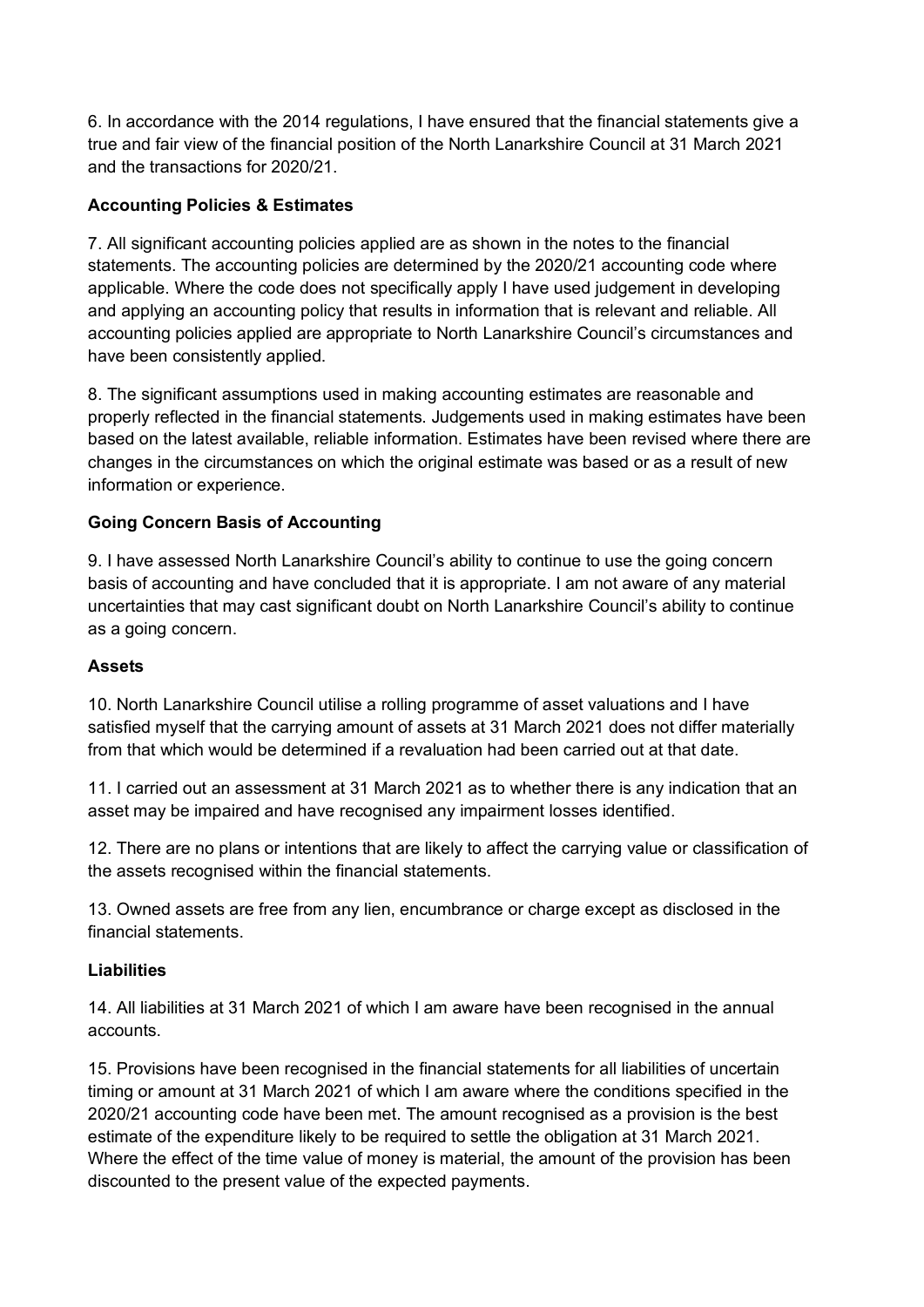16. Provisions recognised in previous years have been reviewed and adjusted, where appropriate, to reflect the best estimate at 31 March 2021 or to reflect material changes in the assumptions underlying the calculations of the cash flows.

17. The accrual recognised in the financial statements for holiday untaken by 31 March 2021 has been estimated on a reasonable basis.

18. The pension assumptions made by the actuary in the IAS 19 report for North Lanarkshire Council have been considered and I confirm that they are consistent with management's own view.

19. There are no plans or intentions that are likely to affect the carrying value or classification of the liabilities recognised in the financial statements.

#### **Contingent liabilities**

20. There are no significant contingent liabilities, other than those disclosed in Note 23 to the financial statements, arising either under formal agreement or through formal undertakings requiring disclosure in the accounts. All known contingent liabilities have been fully and properly disclosed, including any outstanding legal claims which have not been provided under the Code of Practice on Local Authority Accounting in the United Kingdom 2020/21 and IAS 37.

#### **Fraud**

21. I have provided you with all information in relation to:

- my assessment of the risk that the financial statements may be materially misstated because of fraud
- any allegations of fraud or suspected fraud affecting the financial statements
- fraud or suspected fraud that I am aware of involving management, employees who have a significant role in internal control, or others that could have a material effect on the financial statements.

#### **Laws and Regulations**

22. I have disclosed to you all known instances of non-compliance or suspected noncompliance with laws and regulations whose effects should be considered when preparing financial statements.

#### **Related Party Transactions**

23. All material transactions with related parties have been appropriately accounted for and disclosed in the financial statements in accordance with the 2020/21 accounting code. I have made available to you the identity of all the North Lanarkshire Council's related parties and all the related party relationships and transactions of which I am aware.

#### **Remuneration Report**

24. The Remuneration Report has been prepared in accordance with the Local Authority Accounts (Scotland) Amendment Regulations 2014, and all required information of which I am aware has been provided to you.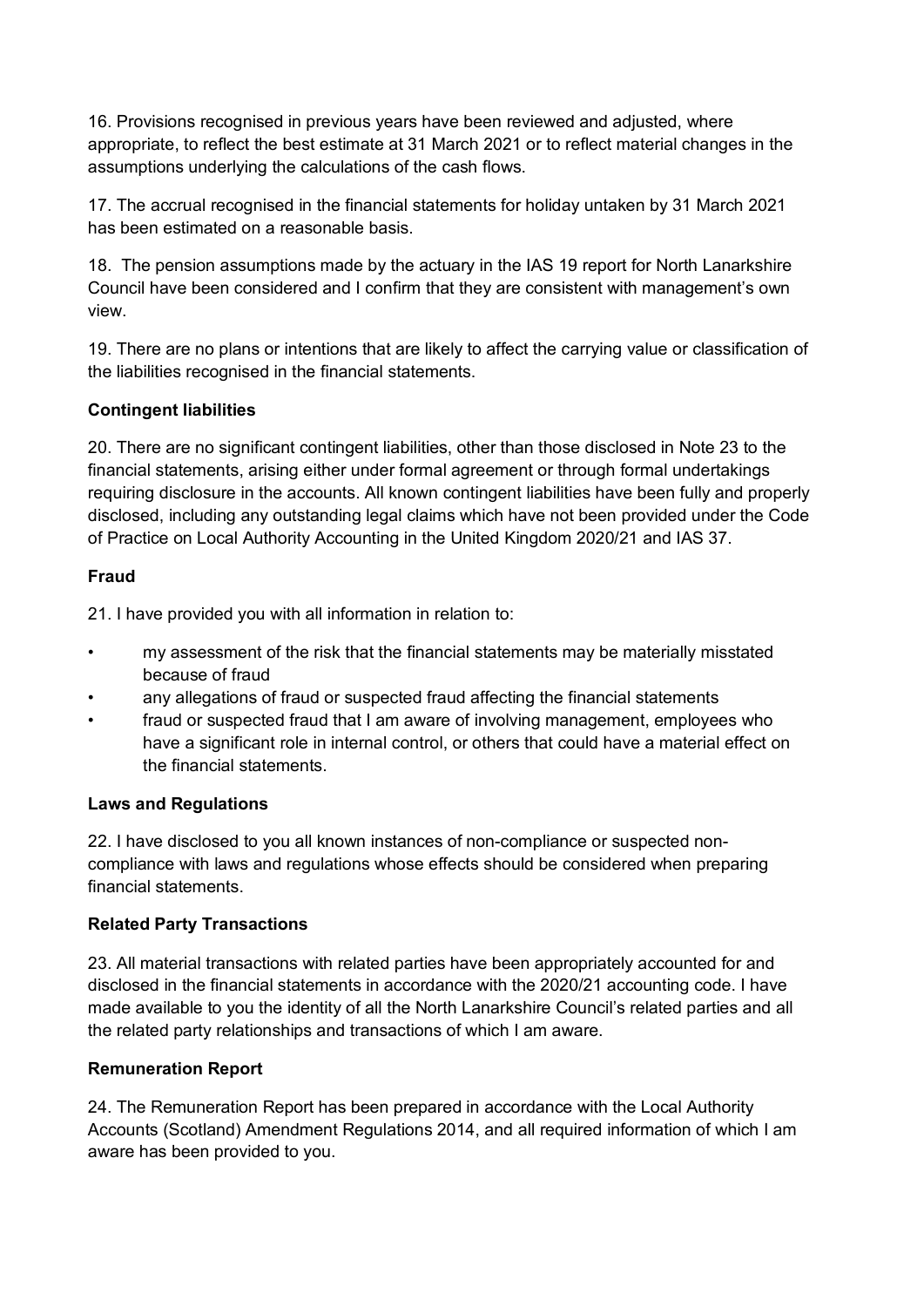#### **Management commentary**

25. I confirm that the Management Commentary has been prepared in accordance with the statutory guidance and the information is consistent with the financial statements.

#### **Corporate Governance**

26. I confirm that the North Lanarkshire Council has undertaken a review of the system of internal control during 2020/21 to establish the extent to which it complies with proper practices set out in the Delivering Good Governance in Local Government: Framework 2016. I have disclosed to you all deficiencies in internal control identified from this review or of which I am otherwise aware.

27. I confirm that the Annual Governance Statement has been prepared in accordance with the Delivering Good Governance in Local Government: Framework 2016 and the information is consistent with the financial statements. There have been no changes in the corporate governance arrangements or issues identified, since 31 March 2021, which require to be reflected.

#### **Group Accounts**

28. I have identified all the other entities in which North Lanarkshire Council has a material interest and have classified and accounted for them in accordance with the 2020/21 accounting code. Any significant issues with the financial statements of group entities, including any qualified audit opinions, have been advised to you.

29. I have considered the accounting policies of all subsidiaries and ensured that any differences with those of North Lanarkshire council have been corrected through consolidation adiustment.

#### **Events Subsequent to the Date of the Balance Sheet**

30. All events subsequent to 31 March 2021 for which the 2020/21 accounting code requires adjustment or disclosure have been adjusted or disclosed.

#### **Common Good**

31. The Council has published on its website an initial list of assets which may be part of the Common Good. Establishing what property is common good can only be determined by researching the facts and circumstances of its acquisition and its subsequent use therefore as a result these assets are not currently separately identified within the annual accounts however this remains under review. Work is undertaken as part of the disposal process to confirm that the asset is not a common good asset.

Yours sincerely

**Elaine Kemp Head of Financial Solutions**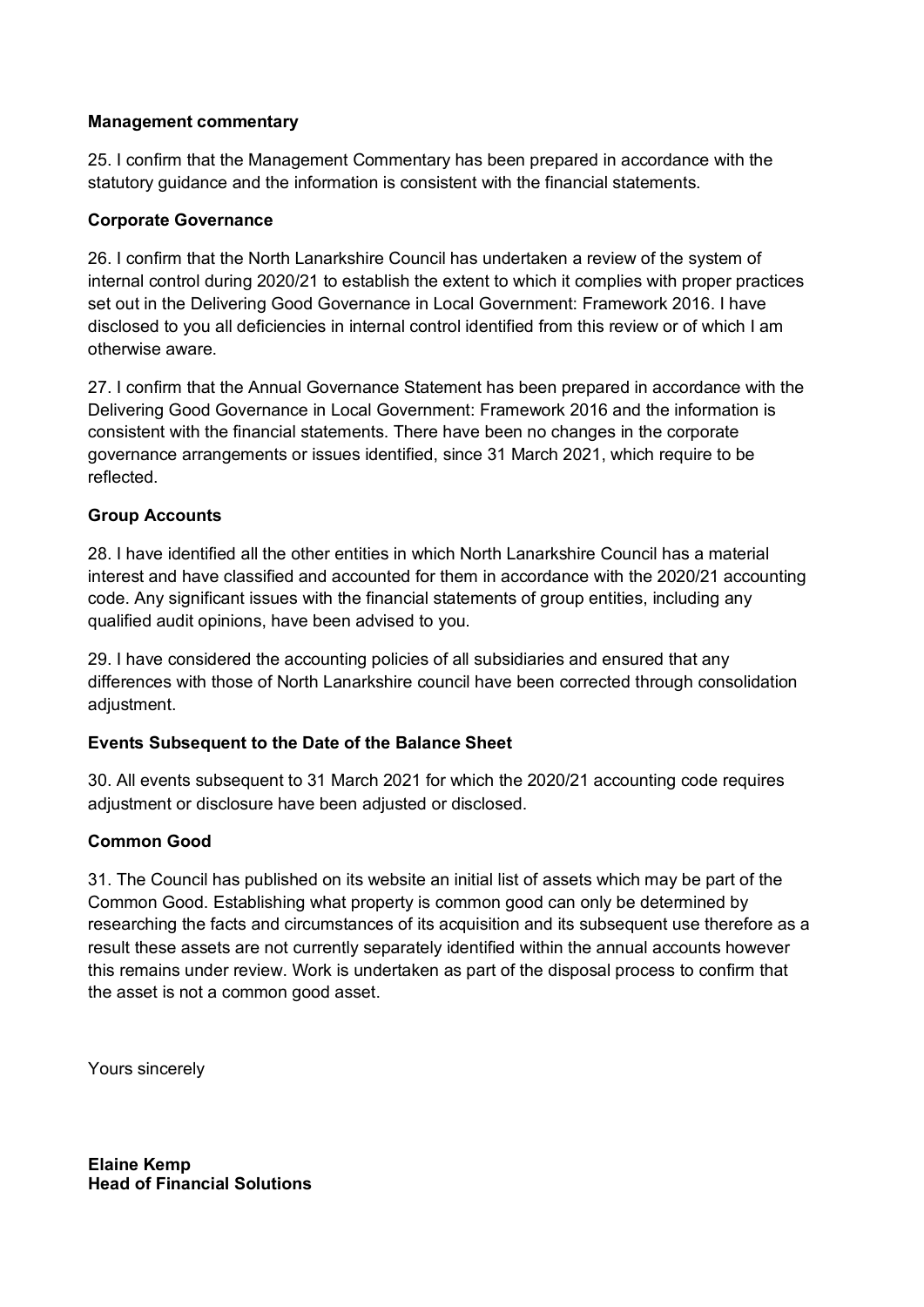Our Ref: EK/KS/VR/FC Your Ref:<br>Contact: Elaine Kemp Tel: 01698 302408<br>
F-mail: Kempe@north E-mail: Kempe@northlan.gov.uk<br>Date: 25 November 2021 25 November 2021



Brian Howarth Audit Scotland 4th Floor 102 West Port **Edinburgh** EH3 9DN

Chief Executive's Office Elaine Kemp Head of Financial Solutions Civic Centre **Motherwell** ML1 1AB www.northlanarkshire.gov.uk

Dear Brian

#### **JC McNaught Poor Children's Holiday Fund and North Lanarkshire Educational Endowments**

#### **Annual report and accounts 2020/21**

1. This representation letter is provided about your audit of the annual accounts of North Lanarkshire Council's registered charities where the sole trustees are officers of North Lanarkshire Council, in an ex-officio capacity, for the year ended 31 March 2021 for the purpose of expressing an opinion as to whether the financial statements give a true and fair view in accordance with the financial reporting framework, and for expressing other opinions on the remuneration report, management commentary and annual governance statement.

2. I confirm to the best of my knowledge and belief and having made appropriate enquiries of the Chief Executive and Corporate Management Team, the following representations given to you in connection with your audits for the year ended 31 March 2021.

#### **General**

3. I acknowledge my responsibility and that of North Lanarkshire Council (as the administering authority) for the financial statements. All the accounting records, documentation and other matters which I am aware are relevant to the preparation of the annual accounts have been made available to you for the purposes of your audit. All transactions undertaken by the trusts have been recorded in the accounting records and are properly reflected in the financial statements.

4. I confirm that the effects of uncorrected misstatements are immaterial, individually and in aggregate, to the financial statements as a whole. I am not aware of any uncorrected misstatements.

5. The information given in the Trustee's Annual Report to the financial statements presents a balanced picture of each registered trust and is consistent with the financial statements.

#### **Financial Reporting Framework**

**BIZ** disability **BP** confident  $-$  LEADER  $\cdot$ 

6. The financial statements comply with the requirements of the Charities and Trustee Investment (Scotland) Act 2005, and the regulations 9(1), (2) and (3) of the Charities Accounts (Scotland) Regulations 2006.